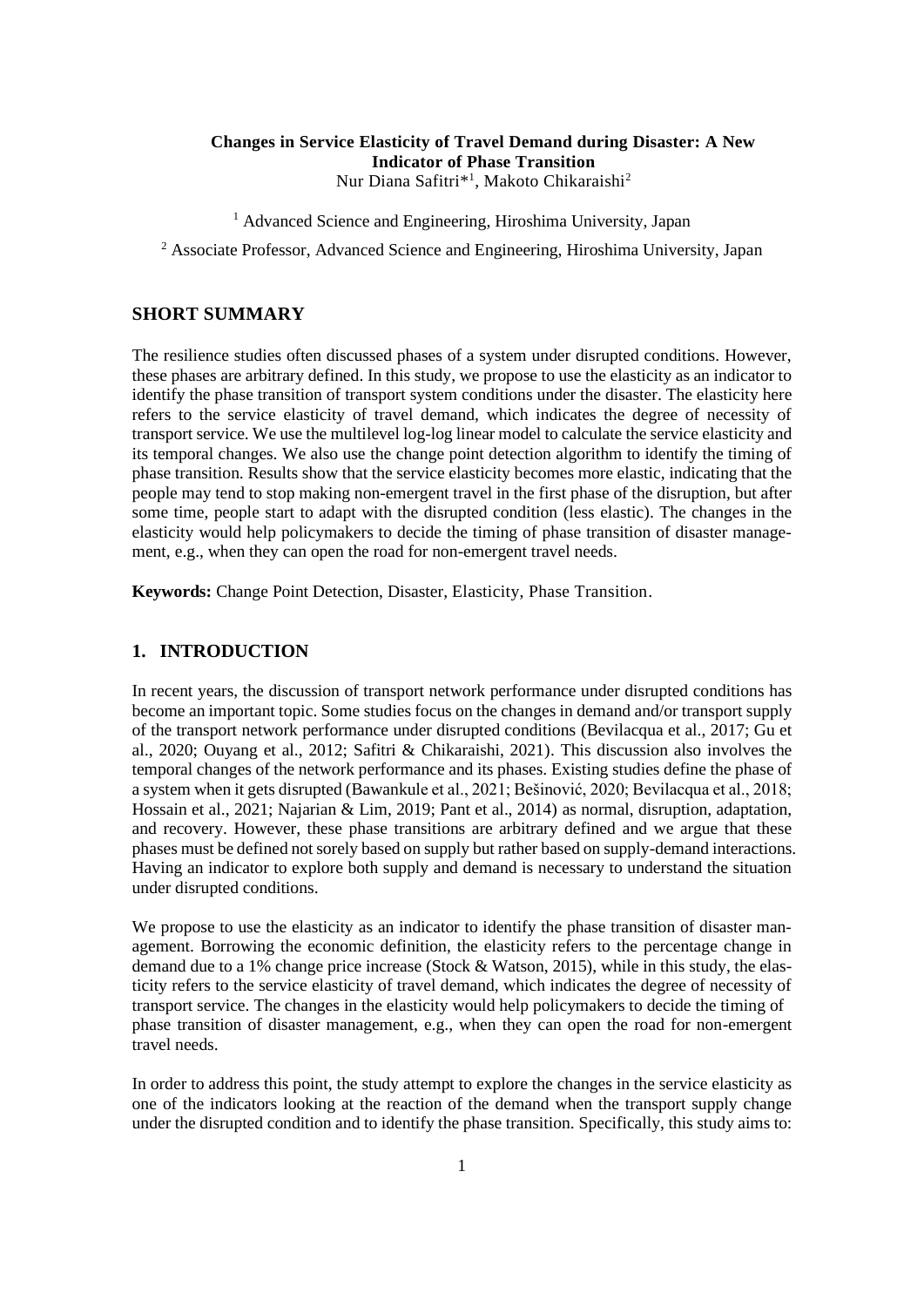1) calculate the service elasticity and its temporal changes under disrupted conditions, and 2) identify the timing of phase transition using the service elasticity.

The structure of this study is as follows: the following section discusses the methodology used to determine the elasticity changes and detect the transition point. The third section discusses the results, and finally, we conclude our research by discussing the findings, contributions, policy implications, and future possible research.

## **2. METHODOLOGY**

We first calculate the expected minimum generalized cost using the recursive logit model to obtain the accessibility index (Eq. (1)) based on the available links in a given network condition (see the details in Safitri and Chikaraishi, (2021)). We then straightforwardly compute the expected minimum generalized cost from origin *i* to destination *j* on date  $\delta$  time  $\tau$  ( $x_{ij\delta\tau}$ ) (Eq. (2)).

$$
ac_{ij\delta\tau} = \ln\left(\sum_{a \in A(k)} \exp\left(\frac{1}{\mu}(v(a|k;\beta) + V^j(a;\beta)\right)\right) \tag{1}
$$

$$
x_{ij\delta\tau} = \frac{1}{\beta_c} \left( a c_{ij\delta\tau} \right) \tag{2}
$$

Where  $ac_{ij\delta\tau}$  represents the accessibility index from origin *i* to destination *j* on date  $\delta$  time  $\tau$ ;  $\beta_c$ is the cost parameter in units of 100 Japanese Yen borrowed from Oka et al. (2018) that is -18.45; a is the next link that can be chosen from link k; A denotes all real links;  $\beta$  shows the vector parameter;  $V^{j}(a; \beta)$  is the expected maximum utility; and  $\mu$  is the scale parameter.

We then set the hypotheses as follow:

- *(a) H1: In the condition just after the disaster, the service elasticity of travel demand becomes been more elastic. Being more elastic might be because people tend to stop travel and stop doing leisure activities (non-emergent activities).*
- *(b) H2: After some time of the disaster, the service elasticity of travel demand becomes less elastic. Being less elastic might be because of the recovery activities conducted.*

The first hypothesis may naturally occur in the disruption phase of the disrupted system. In this phase, the number of available links decreases, people may tend to stop making non-emergent trips and give space to the emergency vehicles. Meanwhile, the second hypothesis may occur in the phase of adaptation and recovery.

To confirm these hypotheses, we use the multilevel log-log linear model, which is one of the regressions to calculate the elasticity (Stock et al., 2015). This method allows us to identify the temporal changes of the service elasticity. By using the multilevel log-log linear model, both and X are specified in logarithms, where  $\beta_1$  is the elasticity value of Y with respect to X, meaning that the percentage change in  $Y$  corresponds to 1% change in  $X$  (Gujarati, 1995). As the dependent variable Y, we use the log of travel demand from origin *i* to destination *j* on date  $\delta$  time  $\tau$  $(Q_{ij\delta\tau})$  and for the independent variable X (or  $x_1$ ), we use the log of expected minimum generalized cost (ln  $(x_{1ij\delta\tau})$ ) from equation (2).

$$
Q_{ij\delta\tau} = \beta_o + \beta_1(x_{1ij\delta\tau}) + \beta_2x_2 + \beta_3x_3 + \beta_4x_4 + \beta_5x_5 + (u_{0ij\delta} + u_{1ij\delta}x_{1ij\delta\tau} + \epsilon_{ij\delta\tau})
$$
\n(3)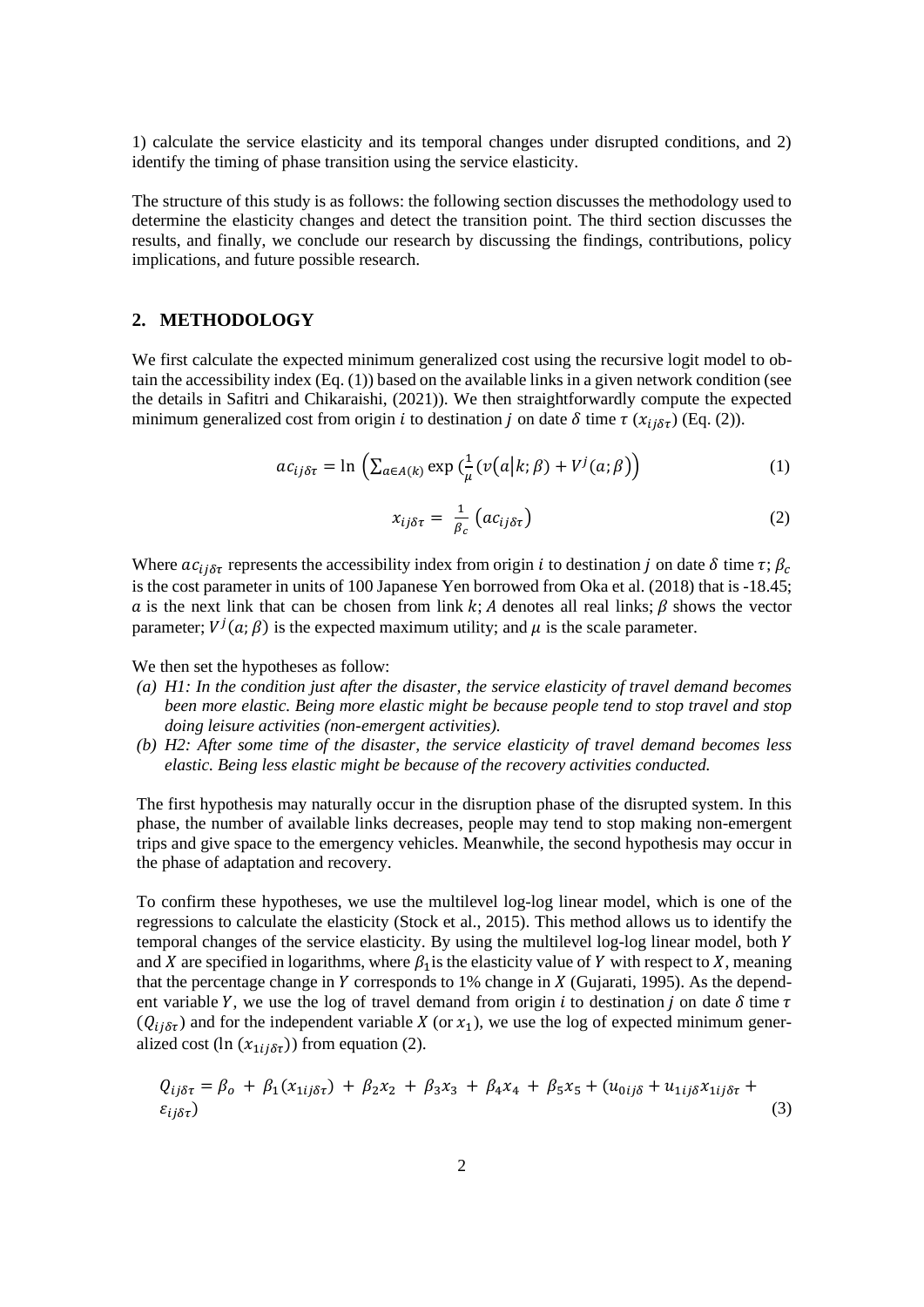Where the  $\beta_0$ ,  $\beta_1$ ,  $\beta_2$ ,  $\beta_3$ ,  $\beta_4$ ,  $\beta_5$  are the estimated parameters;  $x_2$ ,  $x_3$ ,  $x_4$ ,  $x_5$  show the time, dummy variables for Saturday, Sunday, and Obon (お盆) week, respectively.  $u_{0ij\delta}$ ,  $u_{1ij\delta}$ , represent random variables/effects representing the deviation of the intercept for ID of origin  $i$  and destination  $j$  on date  $\delta$ . By using this random effect, we can generate the elasticity value over time while  $\varepsilon_{ij\delta\tau}$  is the white noise (residual),  $var(\varepsilon_{ij\delta t}) = \sigma_{e0}^2$ . In this study, Obon (お盆) week which is Japanese holiday that occurs in the middle of August is considered, because people may have different trip behavior.

### **3. RESULTS AND DISCUSSION**

We focus on the heavy rain disaster July 2018 Japan in Hiroshima Area as the case study. Th dats that we use are 1) the travel demand data obtained from Mobile spatial statistics data, and 2) main links (including railroad) of road network data in the Hiroshima, Higashi-Hiroshima, Kure, and Aki District (Figure 1), consisting of 24 small areas. Based on the data availability, the analysis period is from June 1, 2018, to October 31, 2018, where the starting time of regulations or road closure and disaster occurred on July 6-7, 2018.

Before starting to analyze the service elasticity, we identify the affected and non-affected areas by using the information of the severity of each area, which we obtained from the city municipality. The classification of affected and non-affected areas will be used identify the to identify whether the change in service elasticity is the same or not. And thus, the policymakers could have the same or different reaction to these situations, e.g., when they can open the road for non-emergent travel needs for affected and non-affected area.



**Figure 1. Network map and four affected areas.**

The affected and non-affected classification is based on the information of the number of houses completely destroyed  $(d_1)$ , number of houses half destroyed  $(d_2)$ , number of houses partially damaged  $(d_3)$ , number of houses underfloor flooded  $(d_4)$ , and death  $(d_5)$ . As a result, there are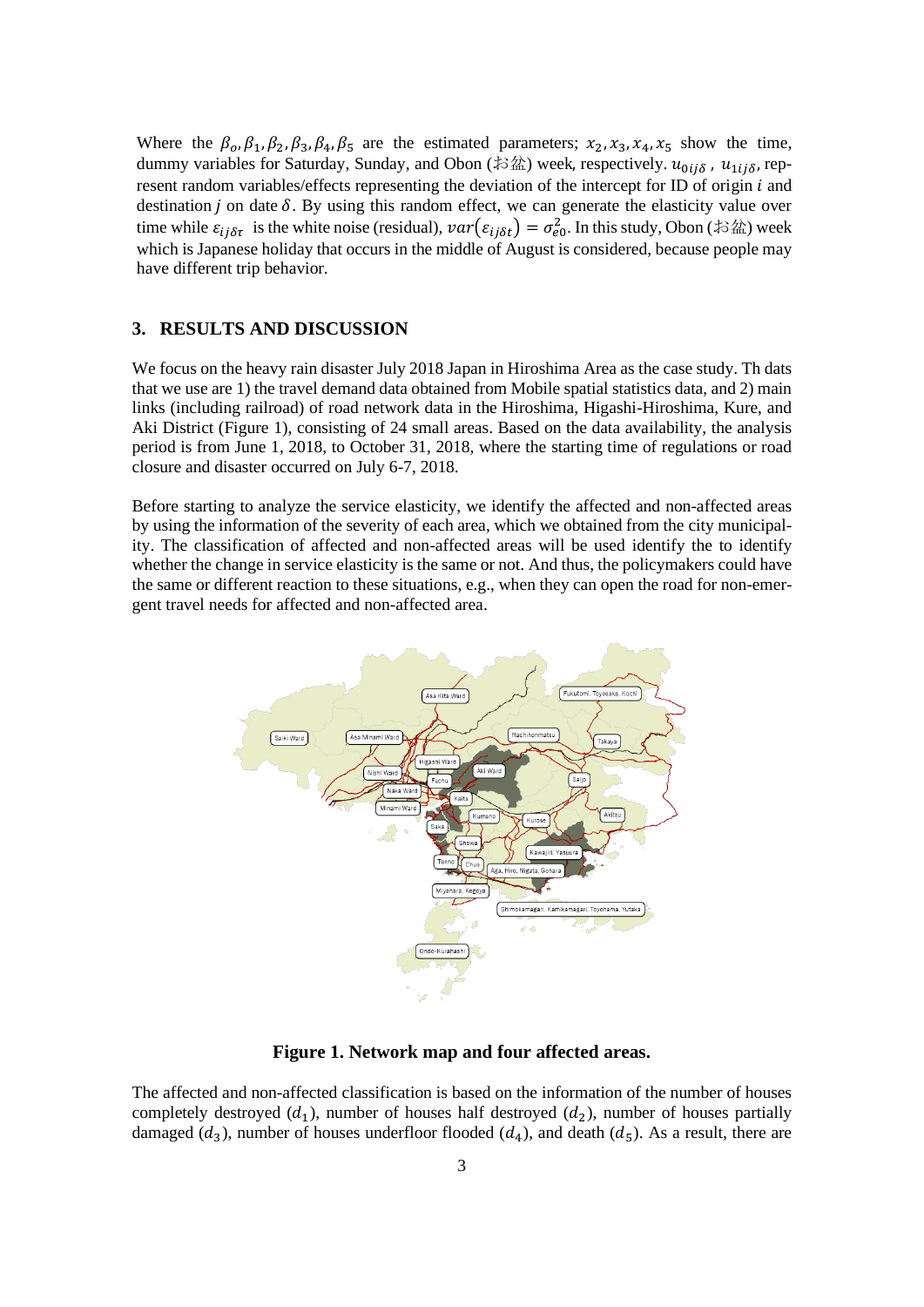four severe areas, and the rest (20 areas) are not too severe. The affected areas are showed by dark green color on the map (See Figure 1).

The study employs a multilevel log-log linear model to get the temporal changes of service elasticity. Table 1 shows the estimation results, where  $\beta_1$  reflects the elasticity value, meaning that 1% changes in the service elasticity are associated with 1.0423% changes in the travel demand. In this condition, the changes of service elasticity almost have the same proportion with the demand. However, some changes in the demand as the reaction to the changes of transport supply can be seen after we obtain the temporal changes from the random effect.

|                                                            | β                     | t-value      | $\sigma^2$ | Std.<br>Dev |
|------------------------------------------------------------|-----------------------|--------------|------------|-------------|
| <b>Fixed effects</b>                                       |                       |              |            |             |
| (Intercept)                                                | 3.1225                | 725.110      |            |             |
| <b>Expected Minimum Generalized Cost</b>                   | $-1.0423$             | $-184.314$   |            |             |
| Time                                                       | 0.0295                | 189.213      |            |             |
| Sunday                                                     | $-0.0681$             | $-8.778$     |            |             |
| Saturday                                                   | $-0.0287$             | $-3.806$     |            |             |
| Obon $(\text{#2})$ week                                    | $-0.0073$             | $-3.795$     |            |             |
|                                                            | <b>Random effects</b> |              |            |             |
| Origin-Destination-Date (Intercept)                        |                       |              | 0.197      | 0.444       |
| Origin-Destination-Date (Expected<br>mum Generalized Cost) | Mini-                 |              | 0.489      | 0.699       |
| Residual                                                   |                       |              | 0.723      | 0.850       |
| Final log-likelihood                                       |                       | $-1,270,258$ |            |             |
| Number of observations                                     |                       | 953,255      |            |             |

#### **Table 1: Estimation Results of Service Elasticity**

We then perform the random effect function to get the temporal changes of service elasticity. We also assign four distinctive O-D (Origin-Destination) pair based on the affected and non-affected area, i.e., 1) affected to affected, 2) affected to non-affected, 3) non-affected to affected, and 4) non-affected to non-affected. Figure 2 shows the temporal changes of the elasticity values of each O-D pair. Some elasticity values in the O-D pair between affected areas cannot be identified, given that some areas are not connected in the disrupted situations (just after the disaster). However, we can see that the service elasticity is relatively more elastic on the day when the disaster occurs (July 7, 2018). Almost all O-D pair show more elastic under disrupted conditions, except in non-affected to non-affected pair, where in this O-D, the service elasticity value is less elastic. This finding partially confirms the first hypothesis *H1: In the condition just after the disaster; the service elasticity of travel demand becomes been more elastic. Being more elastic might be because people tend to stop travel and stop doing leisure activities (non-emergency activities).* It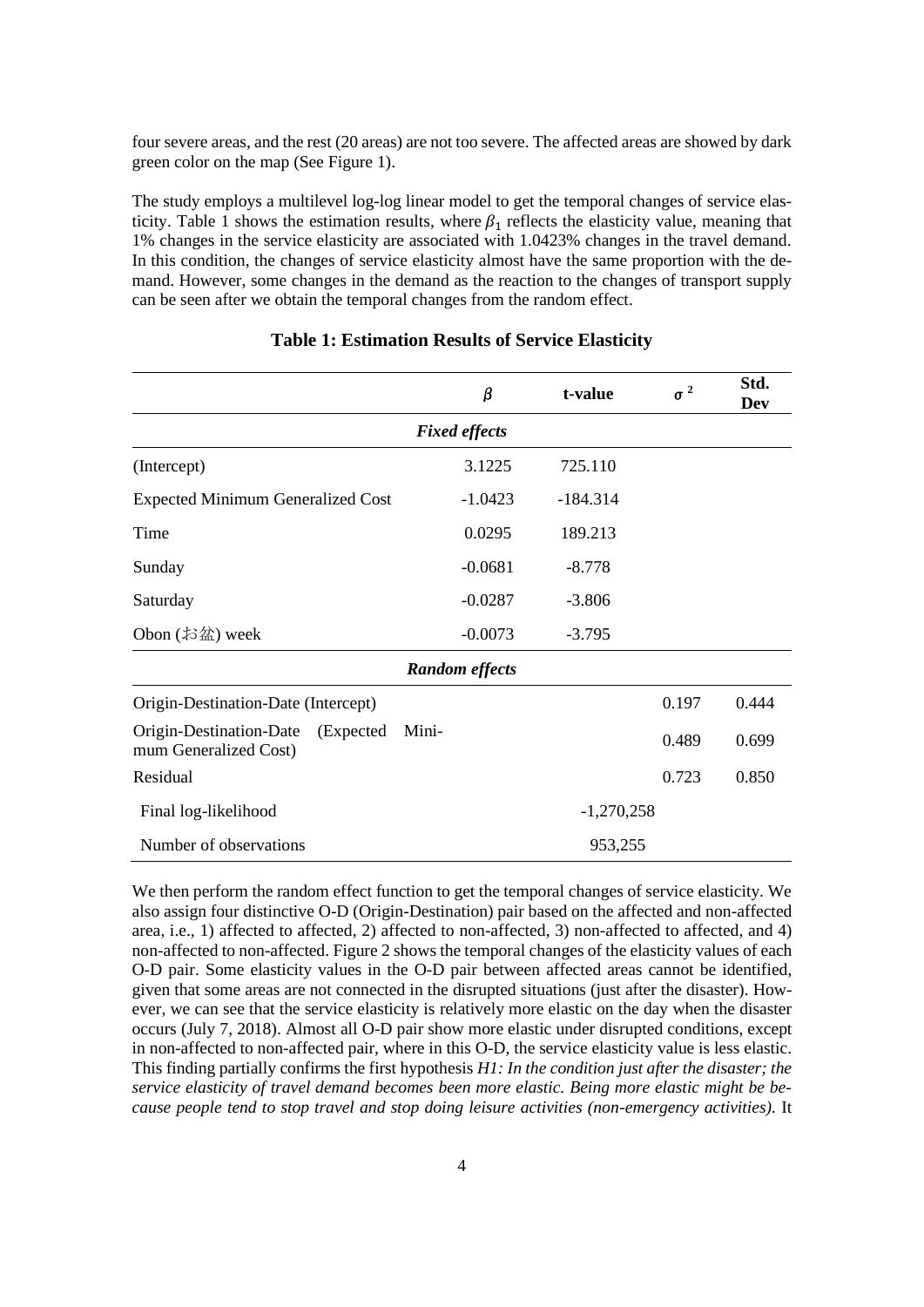provides an interpretation that people associated with the affected areas tend to stop travel and stop doing activities, which may be because people tend to give space to emergency vehicles.



**Figure 2. Temporal changes of service elasticity values based on four distinctive O-D pair.**

Subsequently, sometime after the disaster, all O-D pairs show less elastic, supporting the second hypothesis *H2: After some time of the disaster; the service elasticity of travel demand becomes less elastic. Being less elastic might be because of the recovery activities conducted.* The recovery activities may already be started, and people start to adapt to the condition. We identify that the service elasticity becomes less elastic, more stable, and not too fluctuating in the third month after the disaster, at least on October 6, 2018 (91 days after the disaster). Note that some fluctuation identified in the graph showing the following disaster in the study area (typhoon 12) and Obon (お盆) week.

We then perform the change point detection to detect the timing of phase transition. The phase transition defines as the point of time when the characteristic of the temporal data shows a change. We consider some phases based on the existing studies, i.e., normal, disrupted/disruption, adaptation, and recovery. We then decide to merge these last two phases, believing that adaptation and recovery could occur simultaneously since the recovery phase may start in the middle of the adaptation phase (Najarian et al., 2019).

We generate the phase transition using the change point detection as one of the functions to generate the change point in the time series data by using mean and variance (Killick & Eckley, 2014). Additionally, we also use other methods. i.e., environmental time series change point detection, segmented, Bayesian analysis of change point problem, and cumulative sum. However, the change point detection analysis shows persistent results. Note that the length of the data may also influence the phase transition analysis.

We set the change point detection to three different phases as stated previously. Figure 3 displays the result of change point detection, where the first change is detected in point 36 (July 6, 2018), reflecting the starting point of the disruption, where the heavy rain disaster broke some links in the transportation network. The second transition is on August 10, 2018, one month after the disaster. The changes in the mean and variance increase along with the less elastic condition on that day. Additionally, we can conclude that more elastic condition occurs in the disruption phase.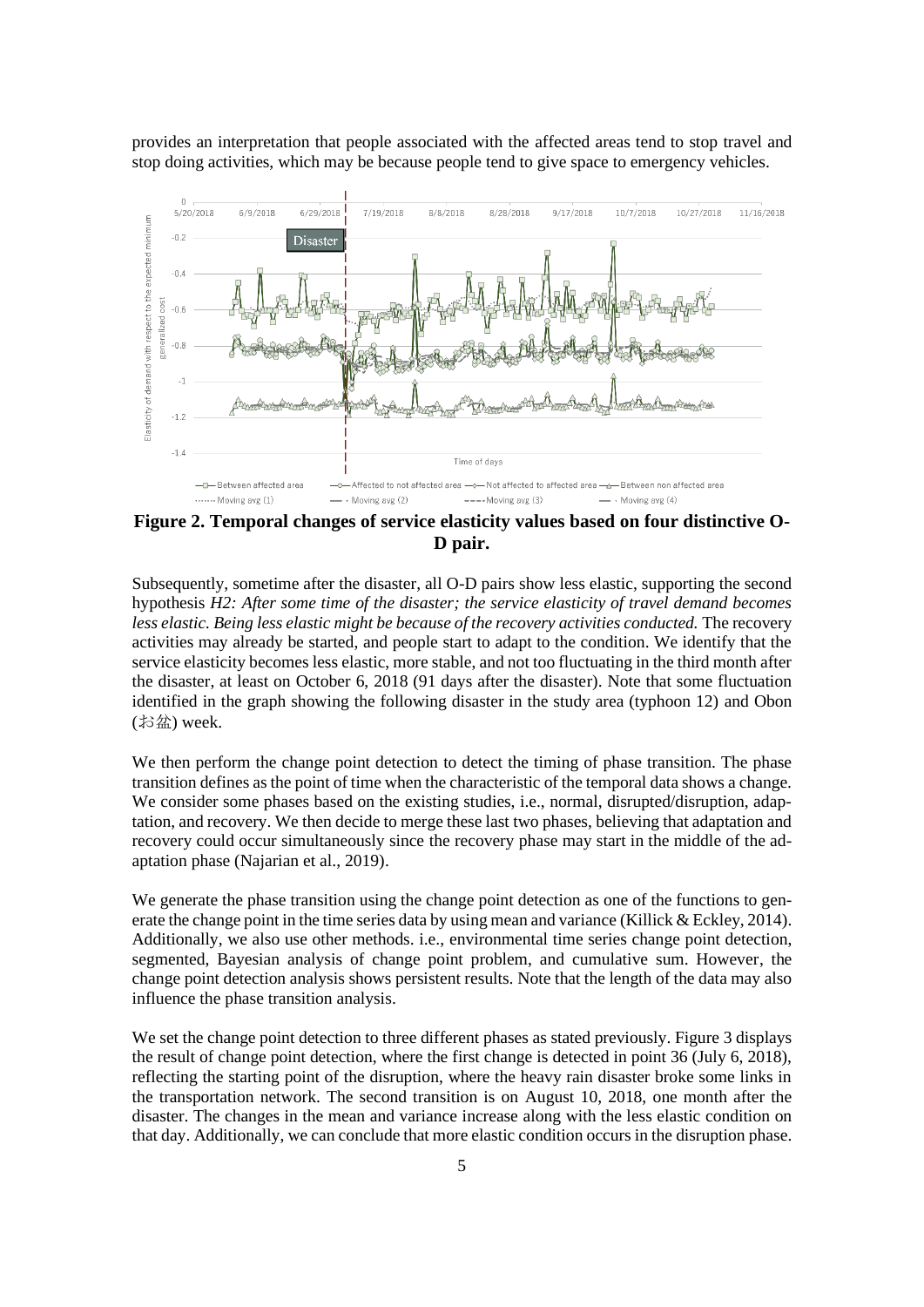Whereas the less elastic condition likely occurs in the adaptation and recovery phase. Again, note that the results may have different timing of phase transition depending on the number of phase transition we want to achieve and the length of the data.



**Figure 3. Phase Transition based on Change Point Detection**

Figure 3 also shows some other graphs, i.e., log of travel demand, link availability, elasticity, moving average of the elasticity and log of expected minimum generalized cost. In heavy rain July 2018, Tenno (Kure), as one of the affected areas, experienced congestion due to high travel demand, from July 12, 2018 and it continued for several months (Chikaraishi et al., 2019). Considering the disrupted condition identified in this study, people might tend to consider transportation services as necessity travel demand even though the network was disrupted and total travel cost was higher, where in fact, the congestion could not be avoided. In this condition, it is better to prioritize the emergency vehicles, e.g., the policymakers could open the road for emergent travel needs only. While then, in the adaptation and recovery phase, the policymakers could open the road for non-emergent travel needs.



Exp Generalized Cost  $\mathbb{R}$  Sunday  $\blacksquare$  Saturday Time  $\blacksquare$  Obon  $\blacksquare$  OD-time (EGC-random)  $\blacksquare$  OD-time (Random)  $\blacksquare$  Residual

**Figure 4. Variance Decomposition**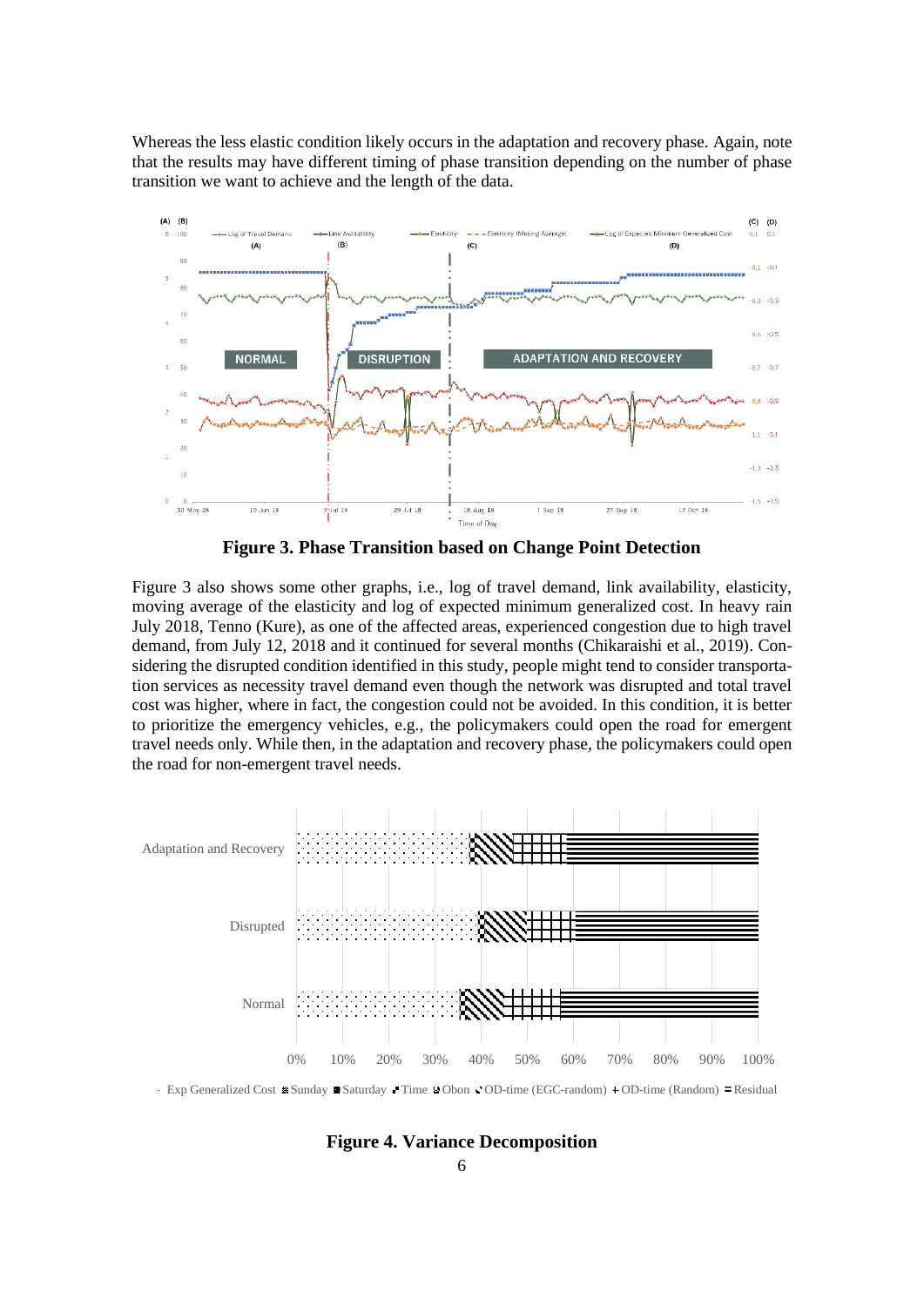Furthermore, we also analyze the variance decomposition to check the variance of the variables affecting the demand. Figure 4 shows the variance of fixed effects and random effects. The random effects, including residual, play an important role and have a higher proportion in all phases. Meanwhile, if we compare the fixed effects, i.e., the expected minimum generalized cost, Sunday, Saturday, time, and Obon  $(\text{B2})$  week by its phases, it has a higher proportion of influence on disrupted conditions (40.93%), followed by adaptation and recovery (39.08%). Likewise, in the normal condition (no disruption occurred), that only has a 36.90% proportion of fixed effects. Hence, this study shows that the unobserved components still play an important role to the changes of service elasticity.

# **4. CONCLUSIONS**

This study proposes to use elasticity as an indicator to identify the phase transition of disaster management, indicating the degree of necessity of transport service. We partially confirm the first hypothesis, indicates that the service elasticity of travel demand becomes been more elastic just after the disaster and becomes less elastic sometime after the disaster. It shows that people may tend to stop travel and stop doing activities to give pace to the emergency vehicles in severe areas. Whereas then, people may start to adapt to the condition. Additionally, using the change point detection methods, we identify the timing of phase transition based on mean and variance. The results show that the more elastic condition occurs in the disruption phase, while the less elastic is likely occurring in the adaptation and recovery phase. The changes in the elasticity would help policymakers to decide the timing of phase transition of disaster management, where they could prioritize the emergent vehicles under disrupted situations. Furthermore, the variance decomposition indicates that the random effects, including residual, play an important role in changes of the service elasticity.

However, there are some limitations to this study. First, the computation of the service elasticity does not consider the congestion aspect, which we are currently trying to work on. Second, although the current empirical results can indicate three different phases in the study area, and we also try other methods, a deep analysis must be conducted to detect the change point more precisely, given that the analysis depends on the length of the data and the number of change points that need to be detected.

### **REFERENCES**

- Bawankule, S. P., Gudishala, R., Wilmot, C., & Wolshon, B. (2021). *Freeway Incident Diversion Behavior as a Measure of Transportation Network Resiliency*.
- Bešinović, N. (2020). Resilience in railway transport systems: a literature review and research agenda. *Https://Doi.Org/10.1080/01441647.2020.1728419*, *40*(4), 457–478. https://doi.org/10.1080/01441647.2020.1728419
- Bevilacqua, M., Ciarapica, F. E., & Marcucci, G. (2017). Supply chain resilience triangle: The study and development of a framework. *International Journal of Economics and Management Engineering*, *11*(8), 2028–2035.
- Bevilacqua, M., Ciarapica, F. E., & Marcucci, G. (2018). A modular analysis for the Supply Chain Resilience Triangle. *IFAC-PapersOnLine*, *51*(11), 1528–1535. https://doi.org/https://doi.org/10.1016/j.ifacol.2018.08.280
- Chikaraishi, M., Urata, J., Yoshino, D., Fujiwara, A., Chikaraishi, M., Urata, J., Yoshino, D., & Fujiwara, A. (2019). Variation Properties of Trip Generation, Trip Attraction, Intra-Zonal